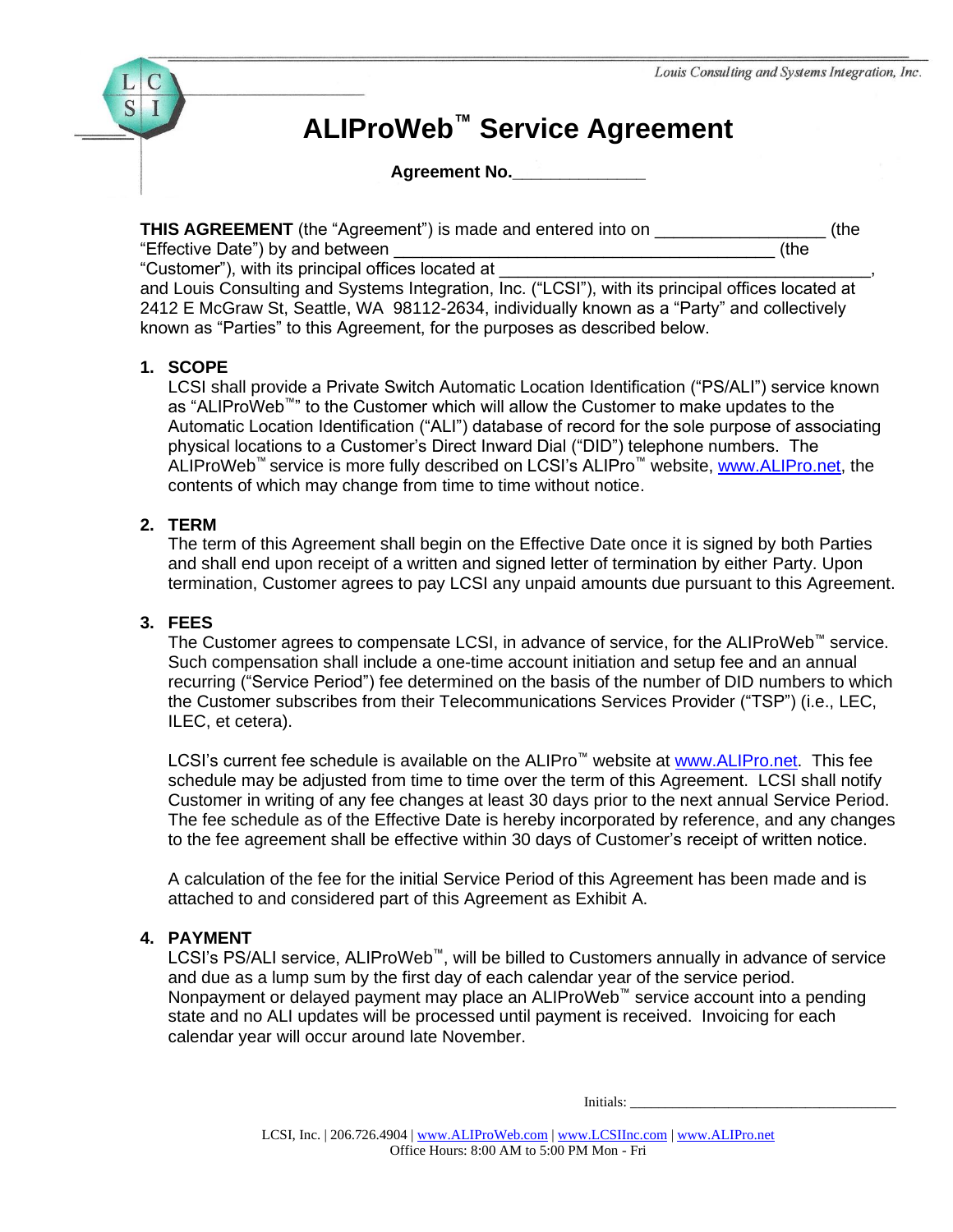ALIProWeb™ service accounts initially created mid-year will be prorated to the end of that year and invoiced accordingly.

The Initial Account Fee includes the cost to migrate ALI record management from an existing PS/ALI administrator to LCSI. Any additional ALI number migrations will also incur a cost for each such migration equivalent to the Initial Account Fee. To avoid future migration fees, when submitting your initial ALI migration list be sure to include all DID numbers to which you subscribe.

### **5. CUSTOMER OBLIGATIONS**

### **Customer shall:**

- 5.1. Apply for an ALIProWeb™ account, create a user profile, and maintain the accuracy of this profile through LCSI's ALIProWeb™ portal during the Term of this Agreement.
- 5.2. Provide LCSI with an initial ALI update file in an approved and prescribed format, including, but not limited to, naming standards and content, containing all Customer DID records to which Customer subscribes.
- 5.3. Provide ongoing PS/ALI update files in an approved and prescribed format, including, but not limited to, naming standards and content.
- 5.4. Maintain the accuracy of Customer ALI records at all times.
- 5.5. Respond to requests of any type from LCSI in a timely manner.
- 5.6. Submit timely payments, in advance of service, prior to the beginning of each new ALIProWeb™ service period.
- 5.7. Immediately notify LCSI of staff changes necessitating the revocation of user login and update privileges to the ALIProWeb™ portal.

### **6. LCSI OBLIGATIONS**

### **LCSI shall:**

- 6.1. Provide Customer with a unique Portal ID.
- 6.2. Perform an initial migration of Customer's ALI data in the master ALI database of record.
- 6.3. Accept and process ongoing Customer submitted ALI update files and update the master ALI database of record in a complete and timely manner.
- 6.4. Provide error and status information to Customer concerning Customer's file uploads, acceptability, and processing.
- 6.5. Maintain a web-based PS/ALI file upload portal for use by the Customer.
- 6.6. Respond to Customer's service requests in a timely manner.
- 6.7. Bill Customer for ongoing service in a timely manner.

### **7. ACCURACY**

LCSI assumes no responsibility for the accuracy or correctness of the existing master ALI database of record nor the Customer provided DID number ownership, ALI records, or ALI updates.

Initials: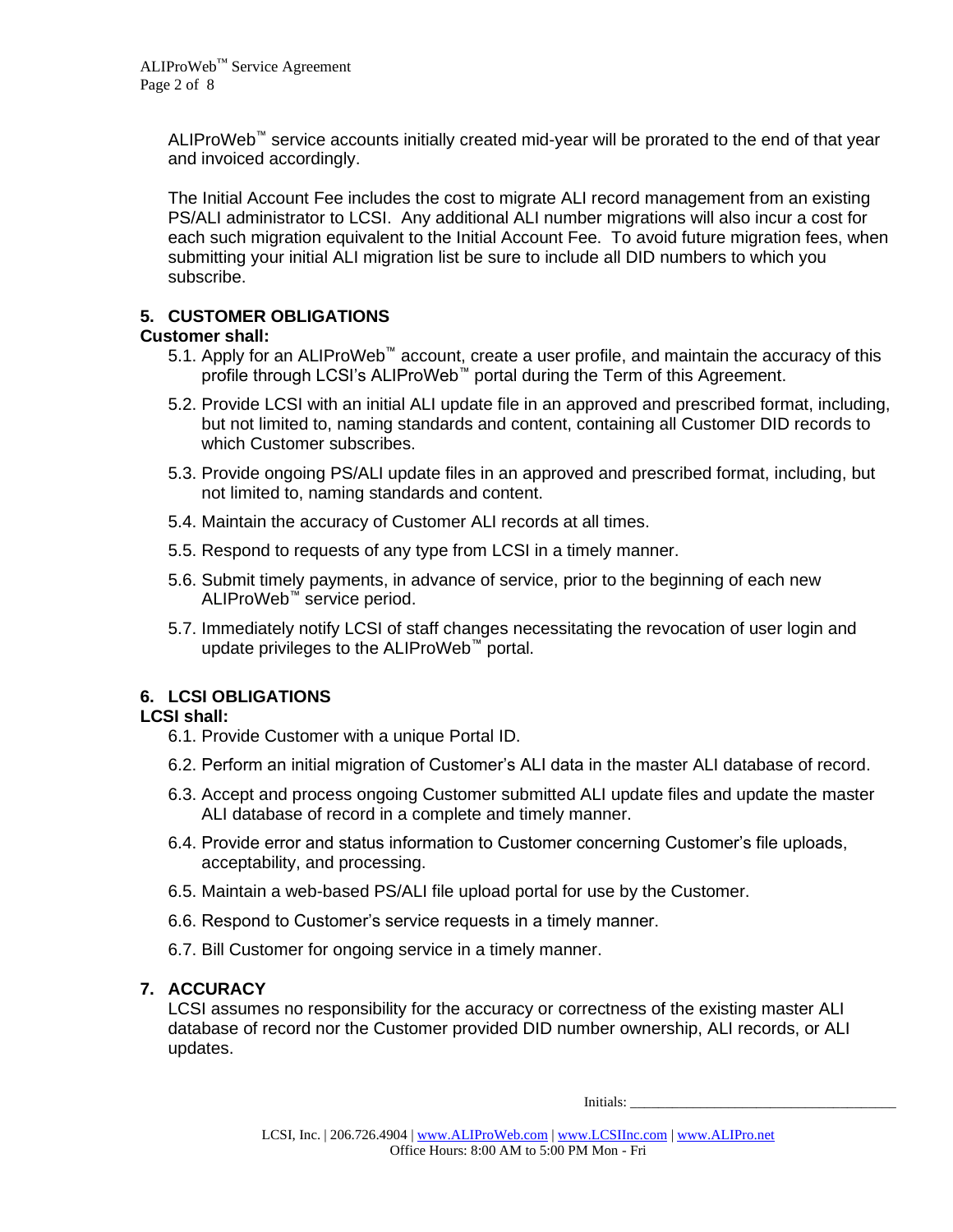#### **8. AGENCY**

LCSI is authorized to communicate with the Customer's TSP, the ALI database administrator of record, and any other entities necessary to fulfil its obligation to the Customer under the scope of this Agreement. A signed Letter of Agency is attached to and made part of this Agreement as Exhibit B. This is the only agency role allowed of LCSI and it shall not independently legally or financially bind the Customer to any obligation whatsoever. For the avoidance of doubt, the relationship between Customer and LCSI is that of independent contractors and neither Party shall be considered to be the employer or employee of the other Party for any purpose. Nothing in this Agreement or any other agreement shall be construed to create between the parties a relationship as partners, joint ventures or as employees of one another. In no event shall either party enter into, or purport to have the authority to enter into, agreements on behalf of the other or to legally bind the other.

#### **9. TERMINATION**

Either Party may terminate this Agreement at any time, without cause and for any reason including convenience, upon 30 days written notice to the other Party.

If the termination is at will by Customer, LCSI shall retain any prepaid ALIProWeb™ service fees and Customer shall not be reimbursed or otherwise compensated for any remaining unearned amounts paid by Customer.

If the termination is at will by LCSI, LCSI shall reimburse the Customer, on a prorated basis, for any unearned amounts paid by Customer.

#### **10. WARRANTY**

EXCEPT AS EXPRESSLY PROVIDED IN THIS AGREEMENT AND THE RELATED DOCUMENTS, NEITHER PARTY MAKES ANY REPRESENTATION OR WARRANTY, EXPRESS OR IMPLIED, EITHER IN FACT OR BY OPERATION OF LAW, STATUTE, OR OTHERWISE, AND EACH PARTY SPECIFICALLY DISCLAIMS ANY AND ALL IMPLIED OR STATUTORY WARRANTIES INCLUDING WARRANTIES OF TITLE, INTEGRATION, MERCHANTABILITY, FITNESS FOR A PARTICULAR PURPOSE, AND NON-INFRINGEMENT.

LCSI DOES NOT REPRESENT OR WARRANT THAT ALIPROWEB™, INCLUDING THE INFORMATION AVAILABLE IN IT, ON LCSI'S WEBSITE OR ANY SERVICES ARE ACCURATE, COMPLETE, RELIABLE, CURRENT OR ERROR-FREE. LCSI DOES NOT REPRESENT OR WARRANT THAT ALIPROWEB™ OR ITS SERVERS ARE FREE OF VIRUSES OR OTHER HARMFUL COMPONENTS.

### **11. LIMITATION ON LIABILITY**

NOTWITHSTANDING THE INDEMNIFICATION OBLIGATIONS OF SECTION 12, IN NO EVENT SHALL EITHER PARTY BE LIABLE FOR ANY INCIDENTAL, CONSEQUENTIAL OR SPECIAL DAMAGES, INCLUDING ANY LOST PROFITS, OR DAMAGES SUSTAINED BY THIRD PARTIES, EVEN IF THE PARTY HAS BEEN ADVISED OF THE POSSIBILITY OF SUCH DAMAGES. IN NO EVENT SHALL EITHER PARTY'S LIABILITY HEREUNDER

Initials: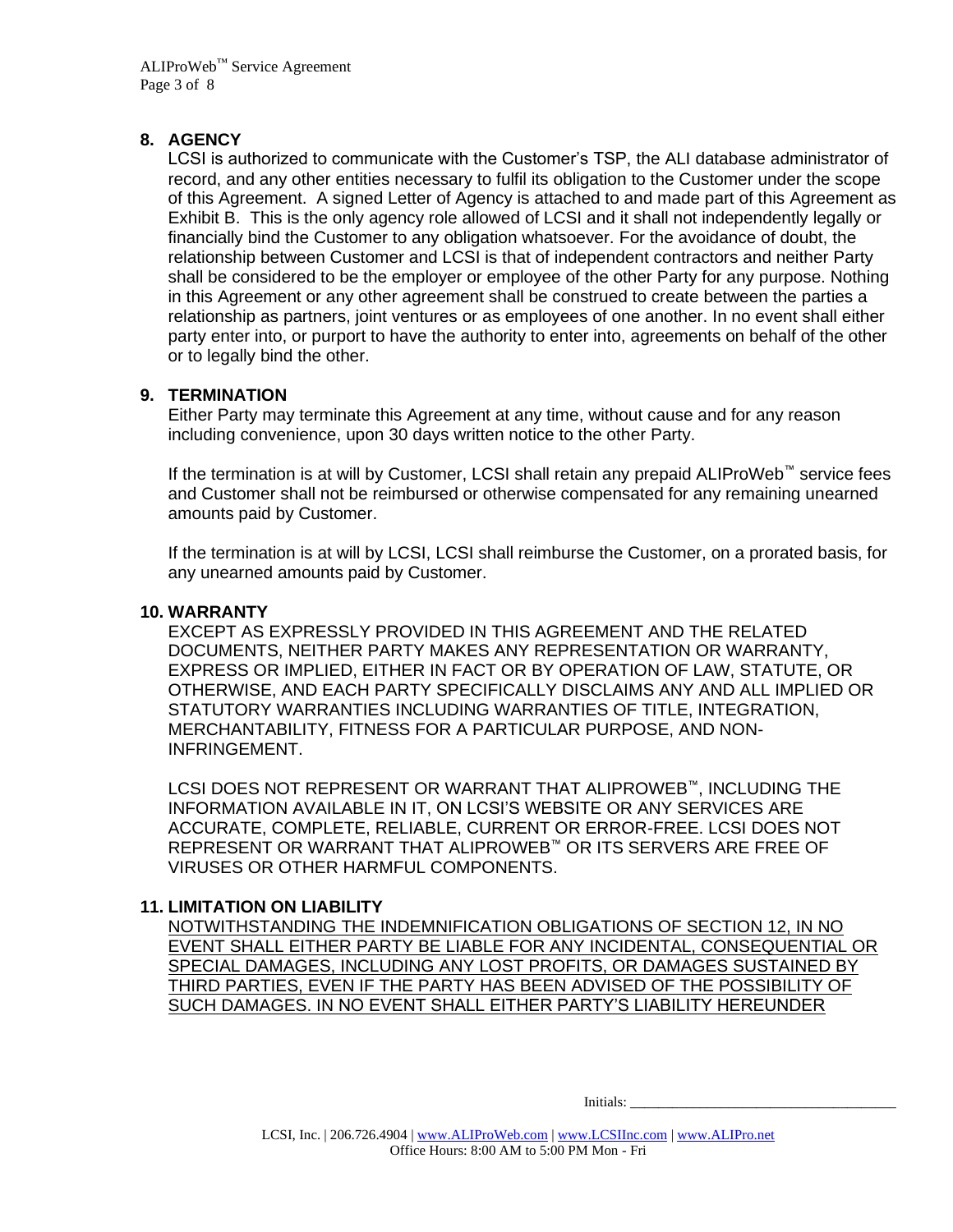#### EXCEED THE GREATER OF THE AMOUNTS PAID OR PAYABLE BY CUSTOMER HEREUNDER.

#### **12. INDEMNIFICATION**

Each Party shall, to the fullest extent permitted by law, defend, indemnify, and hold the other Party and its respective agents harmless from and against all third party claims, demands, losses, damages or costs (including reasonable attorneys' fees), including but not limited to damages arising out of bodily injury or death to persons and damage to property, caused by or resulting from; (i) the sole negligence or willful misconduct of the indemnifying Party, its officers, employees, agents and sub-contractors; (ii) infringement of any third party intellectual property interest.

### **13. NON-DISCRIMINATION**

Neither Party shall discriminate against any employee or applicant for employment because of race, color, age, sex, marital status, sexual orientation, gender identity, political ideology, creed, religion, ancestry, national origin, honorably discharged veteran or military status or the presence of any sensory, mental or physical handicap.

#### **14. NOTICES**

All notices hereunder will be given in writing, will refer to this Agreement and will be personally delivered or sent by overnight courier, receipted facsimile transmission, registered or certified mail (return receipt requested) or email with return receipt to the address set forth below the Parties' signatures at the end this Agreement. Notice will be deemed given upon confirmation of receipt. Any Party may from time to time change such address by giving the other party notice of such change in accordance with this provision.

### **15. FORCE MAJEURE**

Any delay in the performance of any duties or obligations of either Party (except the payment of money owed) will not be considered a breach of this Agreement if such delay is caused by a labor dispute, fire, earthquake, flood or any other event beyond the control of such Party, provided that such Party uses reasonable efforts, under the circumstances, to resume performance as soon as reasonably practicable.

### **16. GOVERNING LAW, JURISDICTION AND VENUE**

This agreement shall be governed by and construed in accordance with the internal laws of the State of Washington, without giving effect to applicable principles of conflicts of law to the extent that the application of the laws of another jurisdiction would be required thereby. All disputes arising out of or in connection with this agreement shall be exclusively under the jurisdiction of the state and federal courts located in Seattle, Washington. Each Party to this agreement expressly consents to the personal jurisdiction of such courts and irrevocably waives any objection to venue in such courts based on *forum non conveniens* or other rule of law.

### **17. SEVERABILITY**

If any portion of this Agreement shall be held to be invalid or unenforceable for any reason, the remaining provisions shall continue to be valid and enforceable. If a court of appropriate jurisdiction finds that any provision of this Agreement is invalid or unenforceable, but that by limiting such provision it would become valid and enforceable, then such provision shall be deemed to be written, construed, and enforced as so limited.

Initials: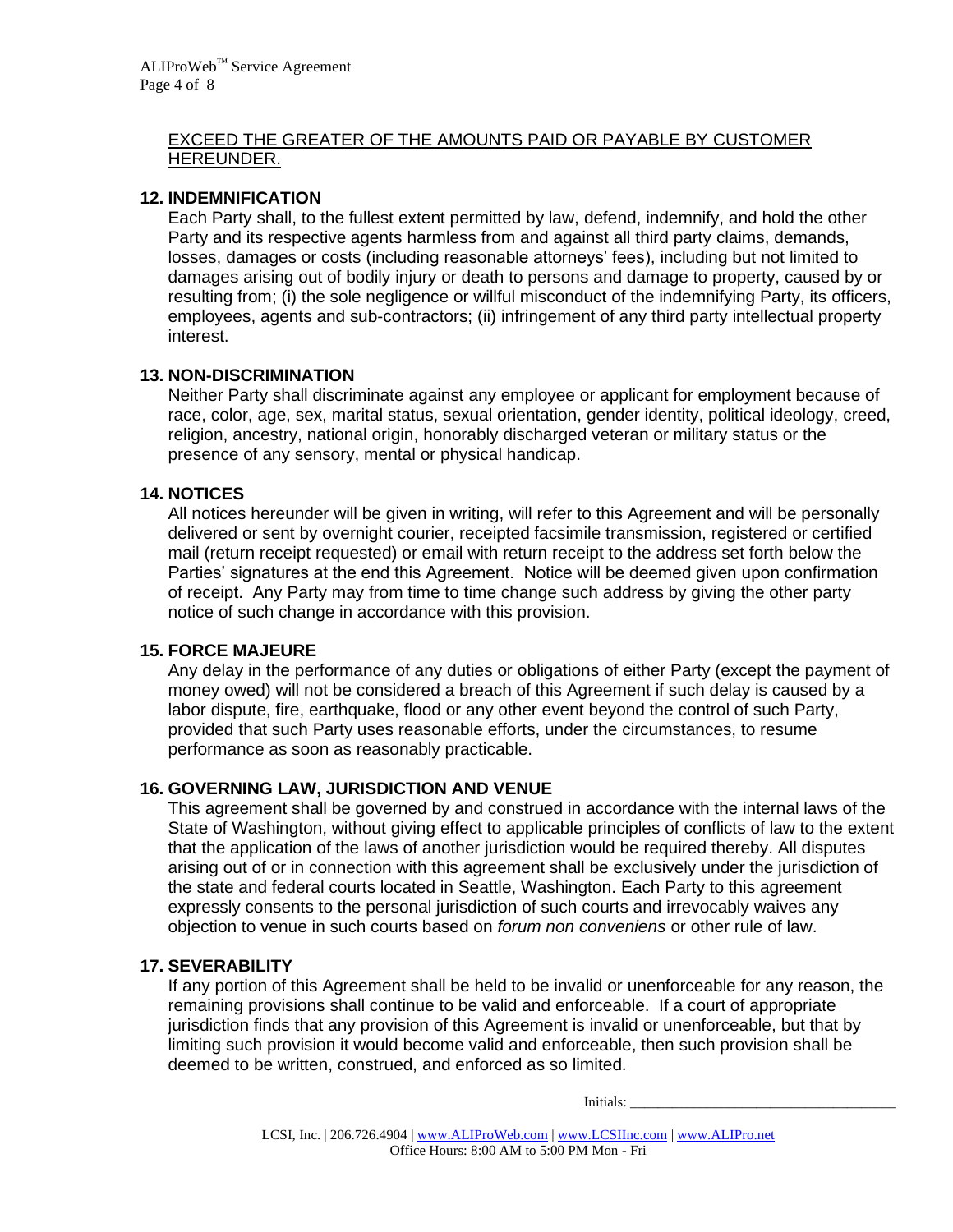#### **18. ASSIGNMENT**

Neither Party may assign this Agreement without the prior written consent of the other Party, and any assignment without such prior written consent shall be void, provided, however that either Party may assign this Agreement to any affiliate or a purchaser of substantially all its assets or outstanding equity without such consent. Subject to the foregoing, this Agreement will inure to the benefit of and will be binding upon the Parties and their respective permitted successors and assigns.

#### **19. ENTIRE AGREEMENT**

This Agreement, its Exhibits, and terms referenced and incorporated within, constitute the entire agreement between the Parties and supersede any prior oral or written agreements related to the ALIProWeb™ service. If any provision of this Agreement is held to be invalid, such invalidity will not affect the remaining provisions. This Agreement may be executed in counterparts, electronically, but shall not be enforceable unless signed by both Parties. This Agreement may not be amended or modified except by a writing signed by both Parties.

#### **20. WAIVER**

No waiver of any term, provision or condition of this Agreement, whether by conduct or otherwise, in any one or more instances, shall be deemed to be, or shall constitute, a waiver of any other term, provision or condition hereof, whether or not similar, nor shall such waiver constitute a continuing waiver of any such term, provision or condition hereof. No waiver shall be binding unless executed in writing by the party making the waiver.

[Signature Page Follows]

Initials: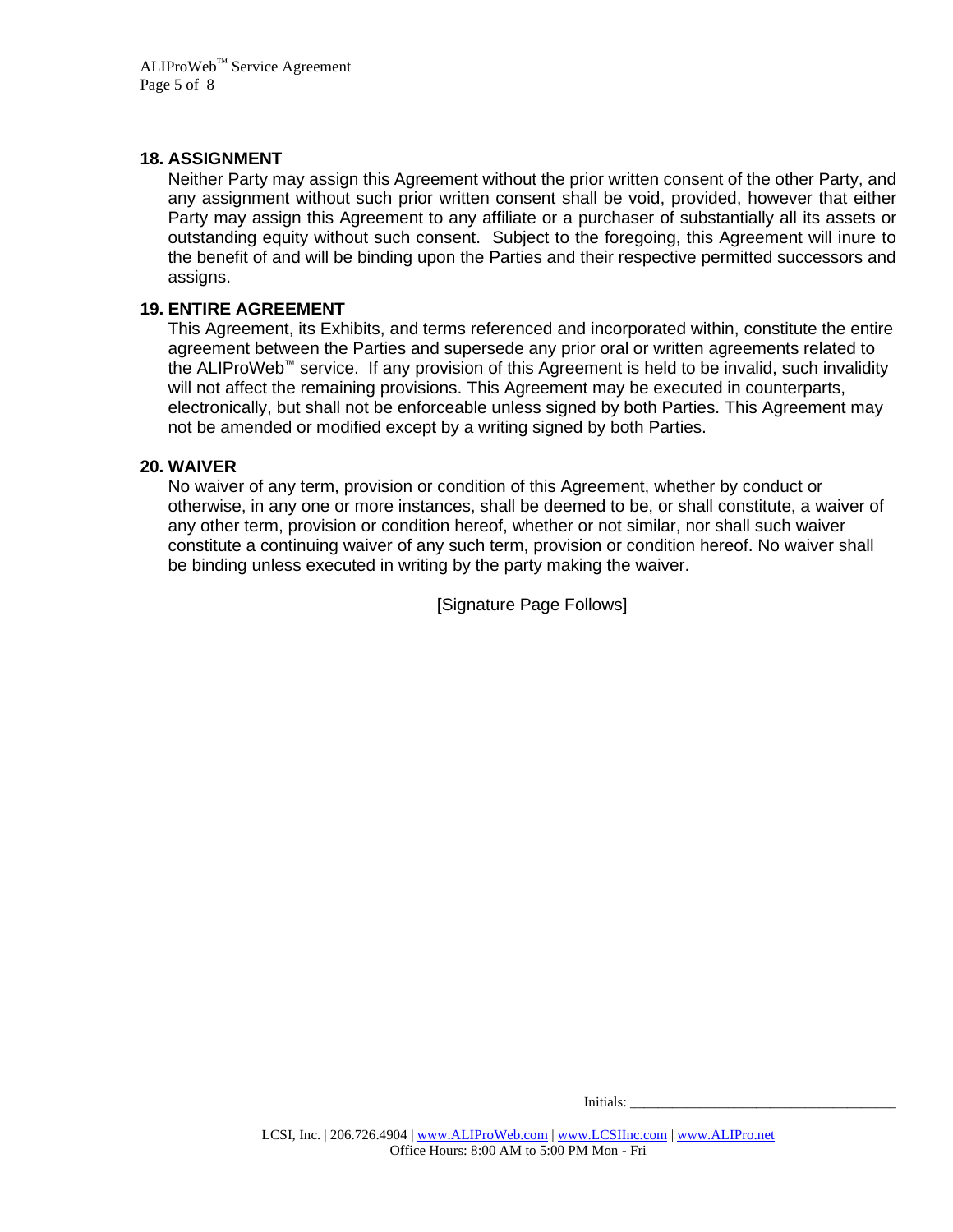**IN WITNESS, WHEREOF**, the Parties hereto have executed this Agreement as of the latest signature date below.

## **For Louis Consulting & Systems Integration, Inc.**

**For Customer**

| Signature                                                                                                                                                                                                                                                                                                                                                             | Signature               |
|-----------------------------------------------------------------------------------------------------------------------------------------------------------------------------------------------------------------------------------------------------------------------------------------------------------------------------------------------------------------------|-------------------------|
| <b>Printed Name</b>                                                                                                                                                                                                                                                                                                                                                   | <b>Printed Name</b>     |
| Title                                                                                                                                                                                                                                                                                                                                                                 | Title                   |
| Date                                                                                                                                                                                                                                                                                                                                                                  | Date                    |
| <b>Notice Information</b>                                                                                                                                                                                                                                                                                                                                             |                         |
| For Louis Consulting & Systems<br>Integration, Inc.                                                                                                                                                                                                                                                                                                                   | <b>For Customer</b>     |
| <b>Mailing Address:</b><br>2412 E McGraw St, Seattle, WA 98112-2634                                                                                                                                                                                                                                                                                                   | <b>Mailing Address:</b> |
| Email:<br>Support@ALIPro.net                                                                                                                                                                                                                                                                                                                                          | Email:                  |
| <b>References</b>                                                                                                                                                                                                                                                                                                                                                     |                         |
| For LCSI:<br>City of Seattle Business License Number: 528373<br>Washington State Unified Business Identifier Number (UBI): 601961032<br>Federal Employer Identification Number: 91-1993232                                                                                                                                                                            |                         |
| For Customer:                                                                                                                                                                                                                                                                                                                                                         |                         |
| <u>Attachments</u>                                                                                                                                                                                                                                                                                                                                                    |                         |
| $\Gamma$ <sub>vkik</sub> it $\Lambda$ $\Lambda$ $\Gamma$ $\Gamma$ $\mathbb{R}$ <sup>M</sup> $\Gamma$ $\mathbb{R}$ $\mathbb{R}$ $\Gamma$ $\mathbb{R}$ $\mathbb{R}$ $\Gamma$ $\mathbb{R}$ $\mathbb{R}$ $\Gamma$ $\mathbb{R}$ $\mathbb{R}$ $\mathbb{R}$ $\mathbb{R}$ $\mathbb{R}$ $\Gamma$ $\mathbb{R}$ $\mathbb{R}$ $\mathbb{R}$ $\mathbb{R}$ $\mathbb{R}$ $\mathbb{R}$ |                         |

Exhibit A -- ALIProWeb™ Service Fees under this Agreement Exhibit B – Letter of Agency

Initials: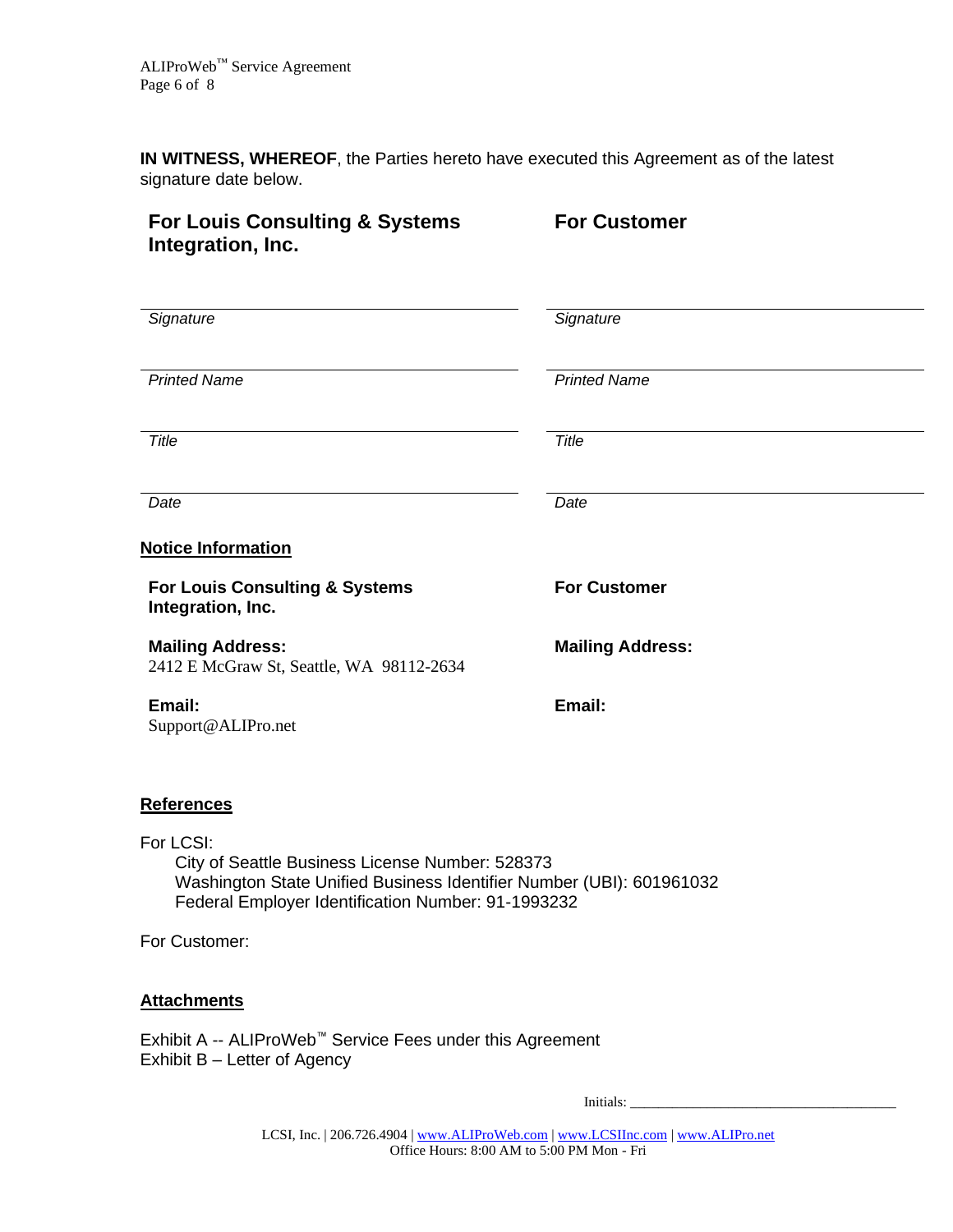# **Exhibit A**

# **ALIProWeb™ Service Fees**

**(Agreement No. \_\_\_\_\_\_\_\_\_\_\_\_\_\_\_\_\_\_\_\_)**

#### **Initial Service Date**

| <b>Description</b>                            | Date |
|-----------------------------------------------|------|
| Start date for ALIProWeb <sup>™</sup> service |      |

#### **DID Numbers**

| <b>Description</b>                                 | Quantity |
|----------------------------------------------------|----------|
| Total number of DID numbers to which you subscribe |          |

#### **One Time Service Initiation Fee**

| <b>Description</b>                          | <b>One Time Fee</b> |
|---------------------------------------------|---------------------|
| Account setup and ALI data migration charge | \$500.00            |

#### **Recurring Charge Worksheet for this Agreement**

| <b>Description</b>                  | Rate       | <b>Calculation</b> | <b>Annual Fee</b> |
|-------------------------------------|------------|--------------------|-------------------|
| 0-1500 DID Numbers                  | \$1,800.00 | Minimum Annual Fee | \$1,800.00        |
| 1501 - 10,000 DID Numbers           | \$1.20     |                    |                   |
| 10,001 to 20,000 DID Numbers        | \$1.00     |                    |                   |
| Greater than 20,000 DID Numbers     | \$0.75     |                    |                   |
| <b>Total Recurring Annual Fees:</b> |            |                    |                   |

#### **Adjustments**

| Initial Prorated Adjustment from Effective Date: |  |
|--------------------------------------------------|--|
| ) Additional Annual Fee(s):                      |  |

#### **Total**

| Initial ALIProWeb <sup>™</sup> Service Fee: |  |  |
|---------------------------------------------|--|--|
| <b>Sales Tax:</b>                           |  |  |
| Total:                                      |  |  |

Initials: \_\_\_\_\_\_\_\_\_\_\_\_\_\_\_\_\_\_\_\_\_\_\_\_\_\_\_\_\_\_\_\_\_\_\_\_\_\_